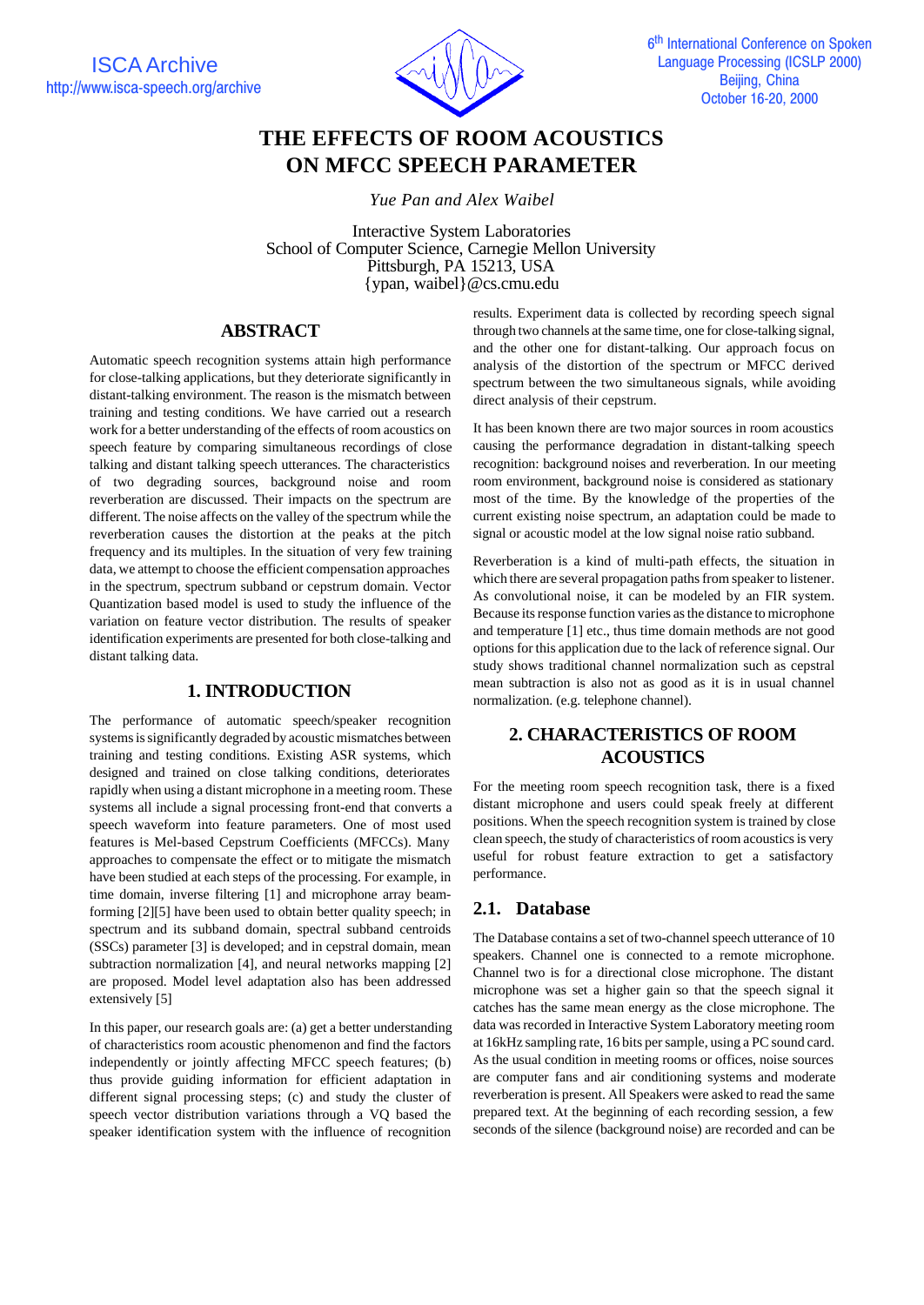used for later adaptation. Both microphones record simultaneously. The tiny time delay between signals of two microphones due to the distance can be compensated by sample shifting. This simultaneous dual-channel recordings through two microphones, give us an exact reference of the effects introduced by the room acoustics.



**Figure 1:** 30 Mel-Spectra coefficients of close talking and distant-talking. The lower two dotted line are the noise mean spectrum. The upper two lines are the MFCC spectrum at a sample frame.

# **2.2. Mel-scale Spectrum Derived from MFCC**

Cepstrum is the inverse Discrete Cosine Transform (DCT) of the logarithm of the short-term power spectrum of the signal. The advantage of using such coefficients is that they reduce the dimension of a speech spectral vector. Also by applying the transform, the original Mel-scale spectrum gets smoothed. In our study, MFCC vector distortion is illustrated in the MFCC Spectrum, by applying once more DCT transform on the MFCCs. In other words, we restore Mel-scale spectrum from cepstral parameters. The reason is we want to explain the properties of distortion in spectrum domain, with clear physical meanings. Under Euler distance measurement, the distortion between MFCC Spectrums is the same as that of the direct MFCC vectors.

#### **2.3. Background Noises**

First, we inspect the influence of the background noise in MFCC derived spectrum. The energy of the noise mean spectrum of distant microphone is much higher than that of the close microphone. Figure 1 illustrates the MFCC Mel spectrum of close and distant talking of the same frame. The lower two dotted lines are the mean noise spectrum. At a given time, the signal energy in different frequency bands is different, so is the signal-to-noise ratio (SNR). The low energy regions are more corrupted or masked



by the noise spectrum. And it is exactly these corrupted local regions caused the biggest mismatch of cepstrum vectors between close and distant talking speech. Thus schemes of adaptation on subband are suitable and efficient to mitigate the distortion and reduce the vector mismatch.

**Figure 2:** The first 30 components of DFT power spectrum of *150 ms* speech at two different pitches. The lower plots are the close-talking spectrum and the upper plots show the spectrum distortion between close and distant-talking data at the corresponding frequency.

#### **2.4. Reverberation verse Pitch**

In theory, multi-path effect of the reverberation has the property like comb filter. For finer details, it is required to analyze directly in DFT spectrum.

If  $f0$  is the frequency of the pitch period, the DFT spectrum has peaks at integer multiples of *f0*. In Figure 2, the lower two plots illustrate frames of the DFT power spectrum with two different pitches. The upper two plots present the corresponding distortion between close and distant talking speech for those frames. Only the first 30 of 256 DFT spectrum components are plotted (i.e. frequency band of 0 - 1KHz), since the finer information at higher frequency spectrum will be hided by the Mel scale filters at the successive step in MFCC. We can see the low energy components have much larger distortion for the reason of noise. In order to isolate the pure reverberation system response, we only inspect the peaks in the spectrum where SNR is high. That is the value exactly at *f0* and its multiples. Figure 3 illustrates the statistical distribution of distortions only at these positions. The lower line is the mean distortion at pitch and its multiples, comparing to the upper line – the mean distortion computed on all the frequencies.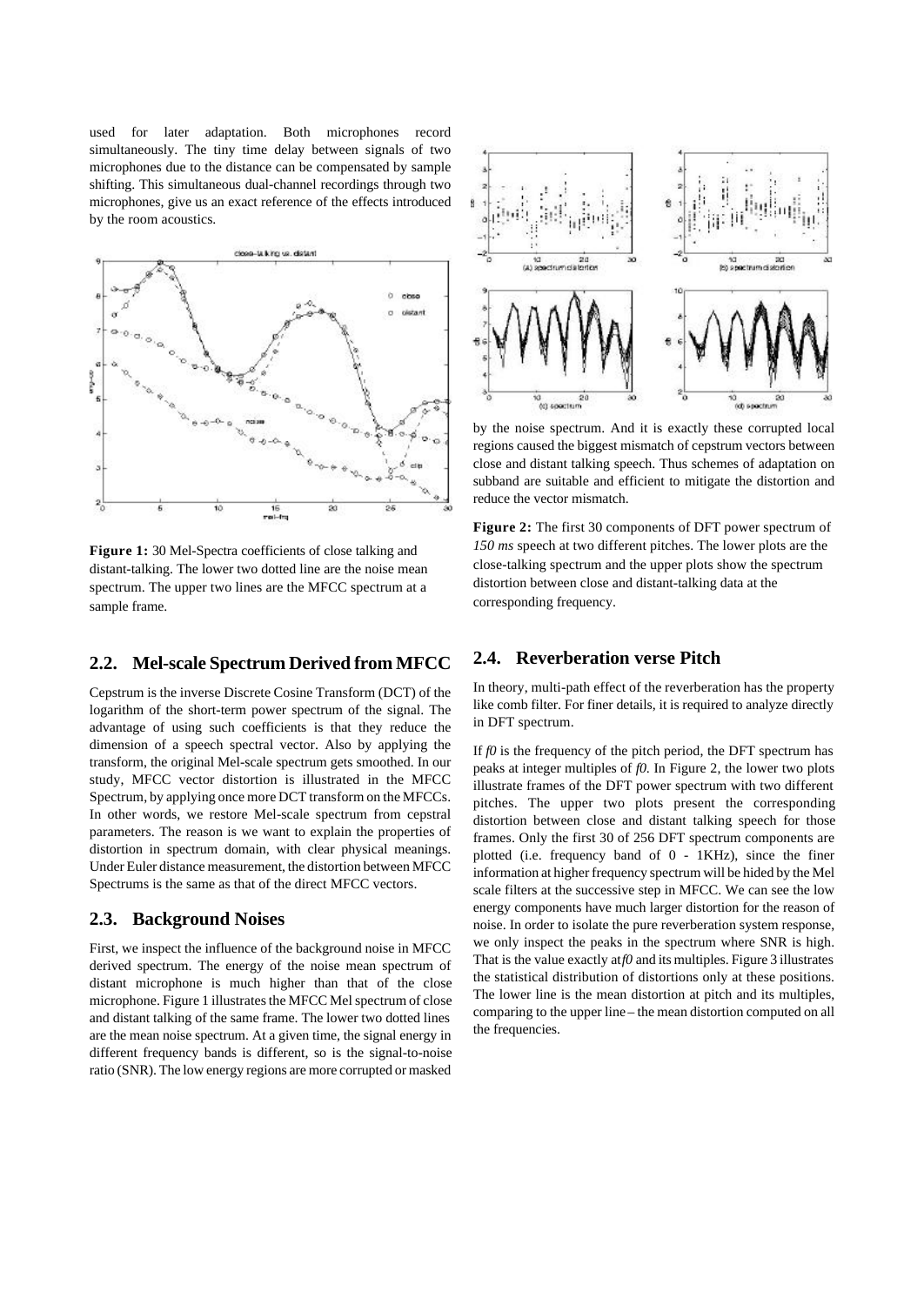

**Figure 3:** distribution of the spectrum distortion for vowels at different pitch and its multiples, for *5 sec* male speaker utterance A small dot means the distortion at the frequency in a frame speech. The solid line of '<sup>o</sup>' is the mean of these dots. The line of '◊' is the mean distortion computed on the whole spectrum without the consideration of pitch. There is no plot for the first 5 components, because the pitch cannot be lower than a minimum frequency.

In sum, the pitch of speech signal plays an import role in the spectrum variations. The comb properties of reverberation and the periodic component of speech make up together, producing an effect like alias in signal processing.

The principle behind most popular methods to ameliorate the effects of channel variability as Cepstral Mean Subtraction is based upon the behavior of the cepstrum under convolutinal distortion and the assumption that the channel function does not vary significantly over the duration of the utterance. As the pitch shifts during speech utterances, the distant-talking MFCC feature changes too even if the close-talking spectrum envelop keeps the same. Since the pitch changes within utterance, cepstral mean normalization becomes ineffective. In other words, the spectrum distortion is the function of pitch, so there are variations of the distant talking even keeping the room acoustic transfer function and reference spectrum envelope unchanged.

In this circumstance, when there is no reference adapting data, how to quickly adapt the system to get satisfactory performance becomes a serious question. Obviously only in-frame information is not enough for effective adaptation. A time delay neural networks may be tried, hoping to extract reverberation robust feature on temporal spectrum structure.

#### **3. EXPERIMENT**

Close-set speaker identification experiments are conducted on the database. A vector quantizer (VQ) model is chosen, because it uses

cepstrum distortion as the classification criterion, which is consistent to our analysis method. The codebook also gives us a good view of the distribution of the speech vectors in vector space. In practice, this nonparametric method has been proved good in speaker ID system.

# **3.1. VQ Based Speaker Identification System**

Our vector codebook based Vector quantization (VQ) model [6] has a codebook of 25 vectors for each speaker. Codebook vectors stand for clusters of the vectors' statistical distribution. Accumulation of distortion of test segment to the codebook is the criterion to assign speaker id. *30s* of each speaker is used as training set, another *120s* as test set. Test utterances are separated into *1 sec* segments. 1-2 seconds of silence (background noise) is manually labeled for each recording session and is used for back ground noise adaptation. 3-5 seconds simultaneous speech is reserved for reverberation adaptation. The preprocessing step for the baseline systems are:

- High pass boost.
- 32ms (512 samples) frame size, 10 ms shifting.
- Hamming window.
- 30 Mel-scale from 100 Hz 8000Hz
- 13 cepstral coefficients

#### **3.2. Spectrum Clipping and Cepstral Mapping**

**Codebook vector clipping** Follow the analysis in the previous section, we know noise-masking causes the subband mismatch. It is easier to adapt the codebook to distant data by applying the same noise mask, than restoring missing information for distant data. Thus, in our system, the design is the Spectrum Clipping, as doing the following operations on each item in model's codebook.

- 1. Estimate noise spectrum and determine a noisemasking threshold.
- 2. Apply DCT transform on vector, which recover Mel-spectrum from cepstrum.
- 3. Clip Mel spectrum according to noise masking threshold. If the energy value of a Mel component is less the corresponding noise threshold, mask it by the noise value; else keep it unchanged.
- 4. Apply inverse DCT on clipped Mel spectrum, which compress Mel spectrum back to cepstrum vector.